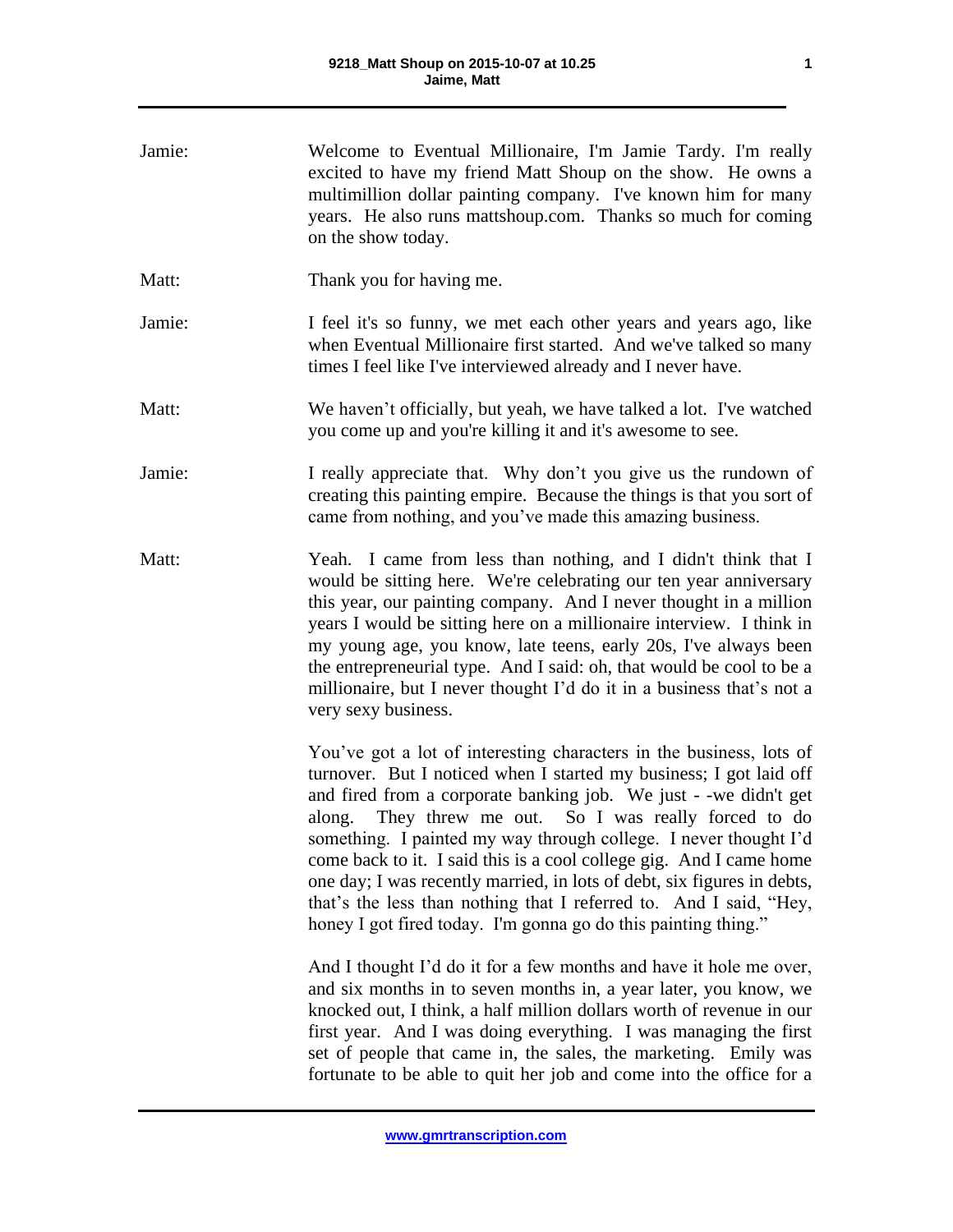little bit. That didn't last long because we didn't work well together. She was ready to fire me. She did that about 18 months in.

So we just slowly, I said: wow, we can do this. We can actually do this as a business. I just really started learning more about all the aspects of the business. I started doing the things I loved and having other people do the things that I hate, that I still hate to this day. I actually hate painting. I am a bad painter. Like that wall behind you, if I came to pain it, it's gonna look bad. You're not gonna hire me and tell all your friends about me. Not my strength, so we hired people that do that.

And to this day, I think we've done about \$18 million worth of revenue, in a pretty small, about a 300,000 person market here in Northern Colorado. It's not a huge place. Yeah, and we really established ourselves and done some really fun things.

- Jamie: How different you go though from going: okay, I lost my job, I'm gonna paint. Because painting – I mean, I've heard painters is like solo preneur ones, they don't – no offense – but they don't have the vision of going: oh, I'm going to make a huge painting empire out of this.
- Matt: No, they don't.

Jamie: How did you decide to do that?

- Matt: I always approached the business and looked at the business is that I'm an entrepreneur first, who is happening to paint. Again, I'm a bad painter.
- Jamie: And a bad painter apparently.
- Matt: Yeah, and I don't paint. And that's still how we operate to this day, and that's what earns a lot of the business is there's a lot of great painters in this area in Northern Colorado, but did they call you back? Were they professional? Did they show up not scaring your wife and kids and dog away? I just always approached everything that this is business and the painting it's just a product, whether it's painting, we're installing hardware floors, running a podcast, is apply the basic business principles of serving people and taking good care of people. And that's what grew it and that's what separated us from everybody else.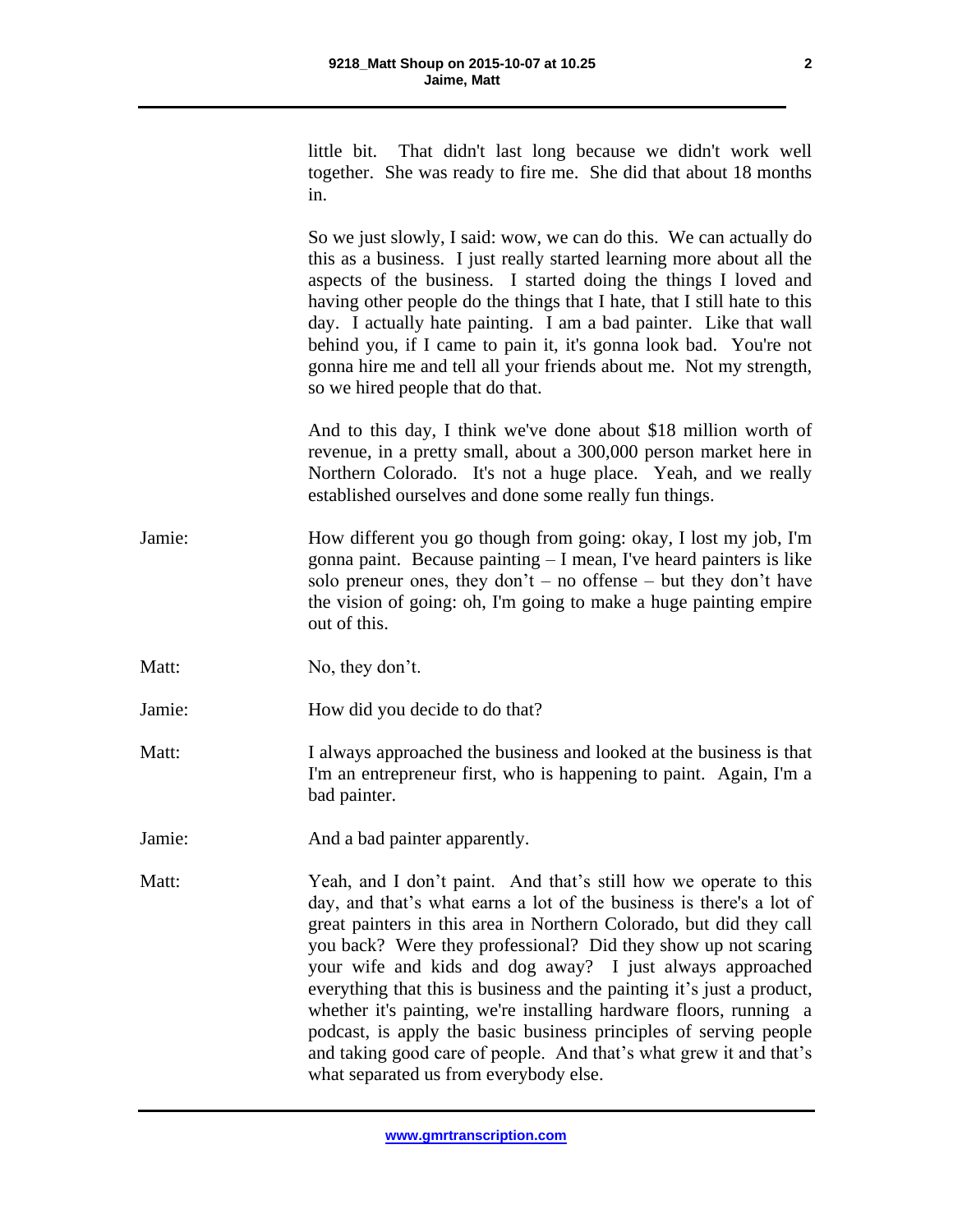| Jamie: | Well, that's what I was going to ask you about. No offense, there<br>probably were a ton of other painters in your market in general,<br>and then you come in, and how you can really set yourself apart<br>with just doing basic business fundamentals?                                                                                                                                                                                                                                                                    |
|--------|-----------------------------------------------------------------------------------------------------------------------------------------------------------------------------------------------------------------------------------------------------------------------------------------------------------------------------------------------------------------------------------------------------------------------------------------------------------------------------------------------------------------------------|
| Matt:  | True. And in this industry at least, and in a lot of the trades, I don't<br>know how many $-$ if you have a lot of listeners that are in the<br>trades, but it's not hard to do. we kind of sit around a joke is that if<br>I show up, I look professional, I'm clean and sober, no offense, but<br>half the people that show up are freaking people out. And now that<br>I look around at other businesses, professional more white collar<br>businesses, business to business, he didn't show up, he didn't call<br>back. |
|        | Just the basic do what you say, and just do it a little bit better than<br>everybody else, and lean in to what you're good at. Your business<br>will explode and you can leave other people in the dust.                                                                                                                                                                                                                                                                                                                    |
| Jamie: | I've worked with plumbing companies, landscaping company, and<br>stuff like that; it is hilarious how little you have to do<br>comparatively to everybody else.                                                                                                                                                                                                                                                                                                                                                             |
| Matt:  | Yeah, it is.                                                                                                                                                                                                                                                                                                                                                                                                                                                                                                                |
| Jamie: | But you also must have had really great marketing skills because<br>it's not just that, you still have to get the clients. Do you know<br>what I mean?                                                                                                                                                                                                                                                                                                                                                                      |
| Matt:  | Yes.                                                                                                                                                                                                                                                                                                                                                                                                                                                                                                                        |
| Jamie: | Of course service them and they'll maybe tell their friends later,<br>but what was the marketing tactics that worked the best?                                                                                                                                                                                                                                                                                                                                                                                              |
| Matt:  | So I laugh because we made a lot of people angry, which said a lot.<br>So we really, our marketing is really polarized to people. People<br>either love us and calls us or they say crazy things about us. I went<br>out for about 12 to 18 months and I just pounded on doors. I<br>literally said: hey, we're going to be in the neighborhood. I'm<br>Matt, here's my card, call me. Got chased by dogs, bit by dogs,<br>thrown out of houses, out of yards.                                                              |
|        | And that's all fun, but one of the things that we did is that I just<br>saw what everybody else was doing, and I said: you know what,                                                                                                                                                                                                                                                                                                                                                                                       |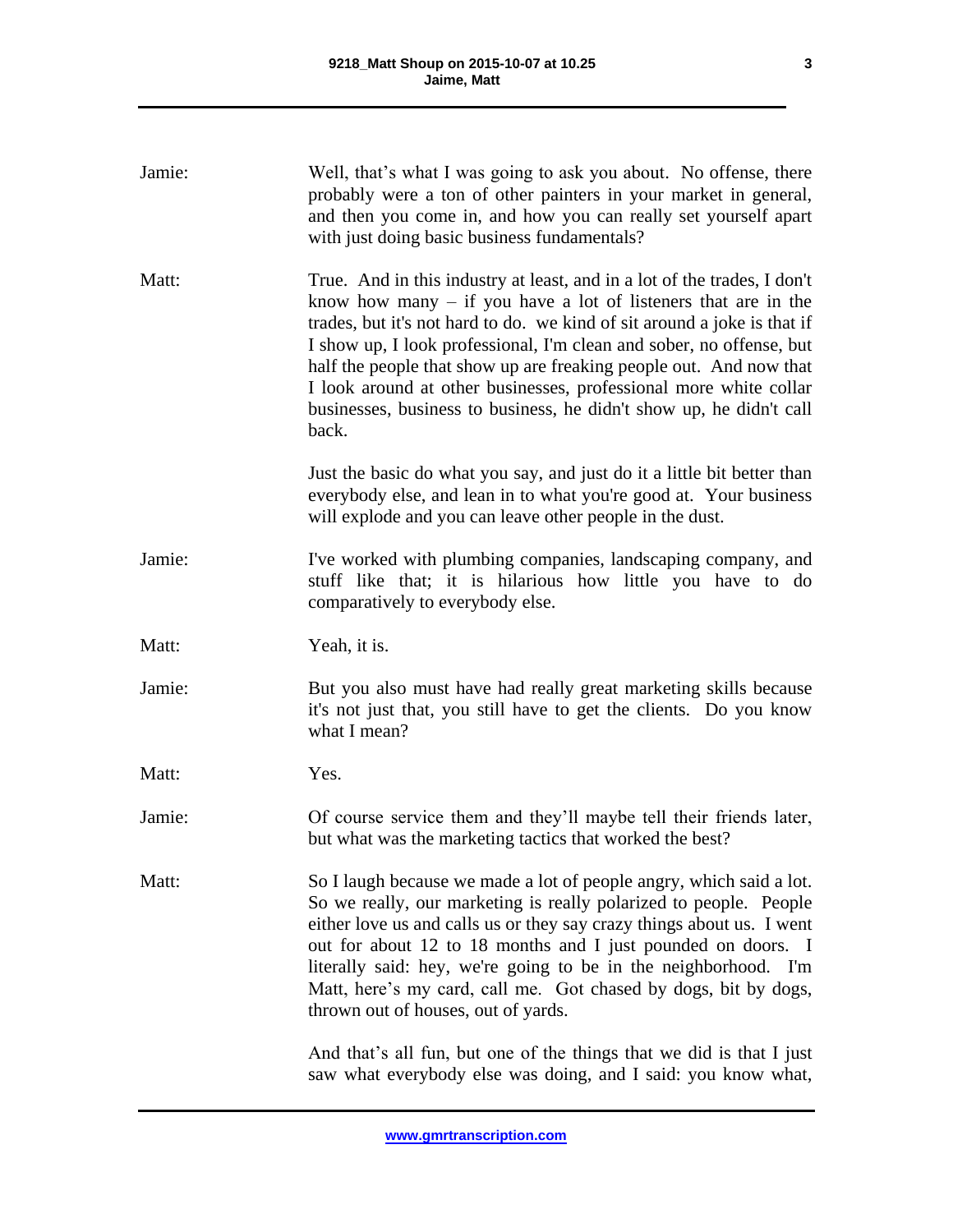let's just do something else completely crazy, completely out of the box. I saw one of these tax preparation franchise company, they had somebody dressed up like the Statue of Liberty shaking a sign. And then I saw home builders doing it. And they all kind of weren't great at their jobs. They weren't doing it as best as, I think, as they could. So somebody dared me.

They're like, "Hey, I dare to you throw some high school kid out on the busiest corner in town." And I was like, you know, what am I gonna lose? I'm gonna lose \$30, \$40 bucks; pay somebody \$10 bucks an hour. Threw some crazy kid from the dance team at a high school out on the corner, and he just started rocking it, just putting everybody to shame, and the phone started ringing. My wife, she was still in the office, calls up and says, "Hey, what's going on? The phone is just blowing up here. Who's this Ben kid?"

And I said, "Yeah, I guess that worked." So from a marketing standpoint we just try out of the box crazy things, and then we track it. We see where the business is coming from and then we keep investing into what works and ditch what doesn't work. And I've tried a lot of things, like putting your logo on the urinal cakes at the bar.

- Jamie: Wow.
- Matt: That didn't work. We got a lot of phone calls, but they were interesting. I saved some of them; maybe we can like cut some into this interview.

Jamie: That would be hilarious.

Matt: Yeah, those don't work very well. So I just tried everything. I was willing to just throw some time, energy, money out there. But really at the end of the day, what's grown our business is just, you know, that's gonna get you the lead, but when you get in front of somebody, you've got to give them an experience where, find out what you're the best at in the business, and what the business needs to serve that customer, and then just give it all you've got, and be willing to share your mistakes. I think from – we did a painted baby campaign about a year and half ago.

> And we actually accidentally painted a customer's baby. We had a paint sprayer blow up, got paint all over the house, the concrete,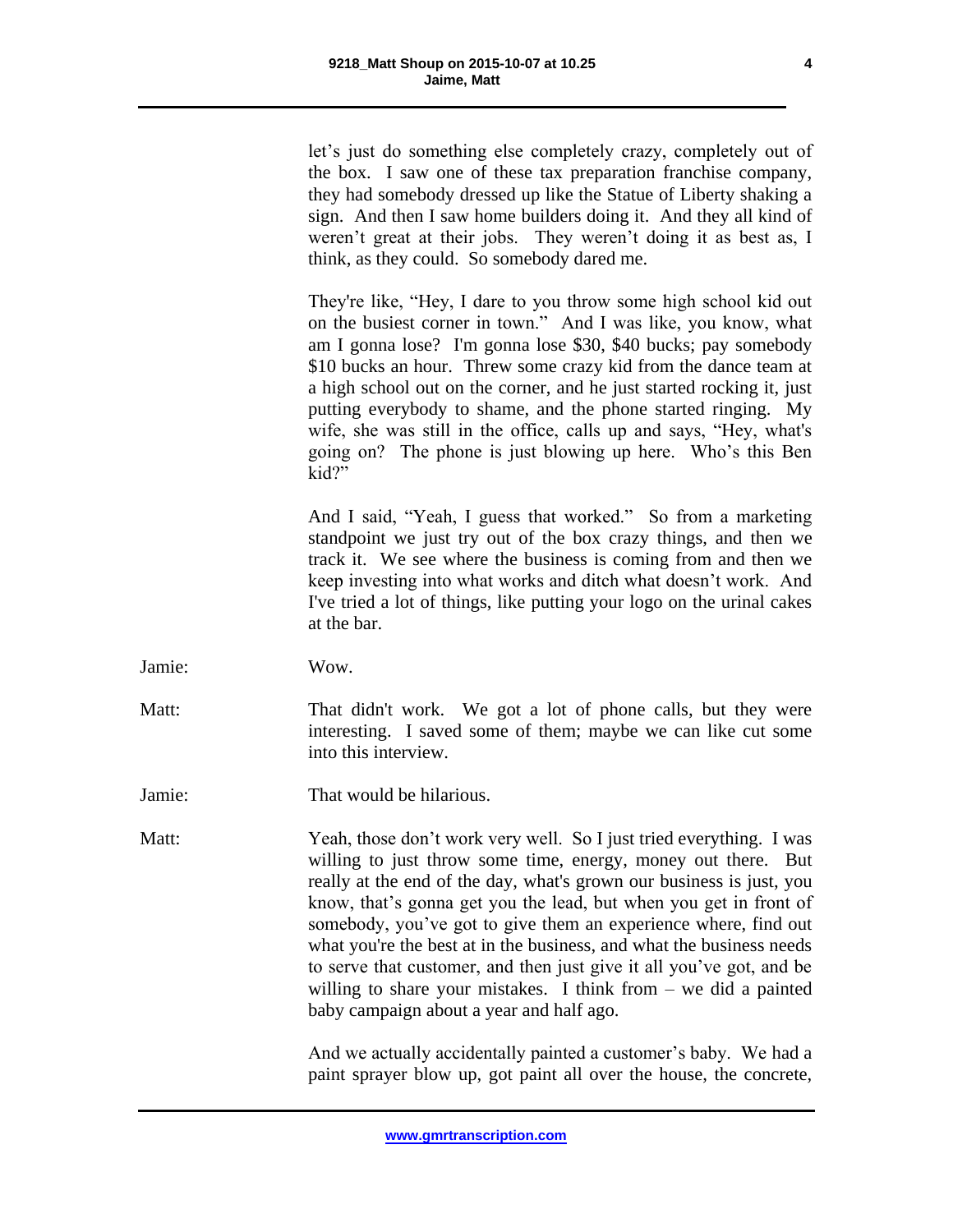the landscape, and she was out holding her baby. And my competition would kill to know about something that we screwed up, so they could go tell everybody not to hire us. So we said why don't we just do it first? And we painted my daughter, we brought her in the office, we threw paint all over her and then plastered bus benches, bus stops, sign all over the town and it kind of caught on. Those are some of the marketing things.

Jamie: You took your screw up and you used it as a marketing tactic.

Matt: Yeah, absolutely.

Jamie: What if that blew up in your face, like – do you know what I mean? What if you were just telling everybody bad things instead of it being good? How was it good?

Matt: It was – well, we started doing it, I mean, it was – it's one of those things, like all these buzz words that you see, I just had a conversation about this yesterday. We have a new marketing person on our team, and she says: here's what all the competition is saying, we're quality, we have integrity. It's like duh, you better. Like, you have to, but why would you need to use all these buzz words? Just go out and do it. Stop saying it and start doing it. And that's just my approach. I had a customers, he was a real tough sell. I told him all how great we are. I showed him our shiny marketing brochure.

> And he's like, "You know that's great, but this is my \$2 million dollar house and I want to know about time you really screwed something up?" And I was like, "Well, hey, we painted a lady's baby." And then I thought I can't believe I just said that to this guy. And he hired me. He said, "You know what, if that's the worst thing." You let somebody know the worst thing that could potentially happen and that has happened, you're competition has no ammunition and you're just being real. We painted the wrong house once. I mean, we've done the wrong color a few times. We painted the wrong house.

> But the baby was the worst I'd say. So we knew  $-$  to answer the question coming back to it – is we knew it was getting some good attention because we would just start sharing it. The campaign was really born out of: man, I've been sharing this story at every single appointment we go on, and people are just rolling and their laughing and they're signing contracts left and right. And we're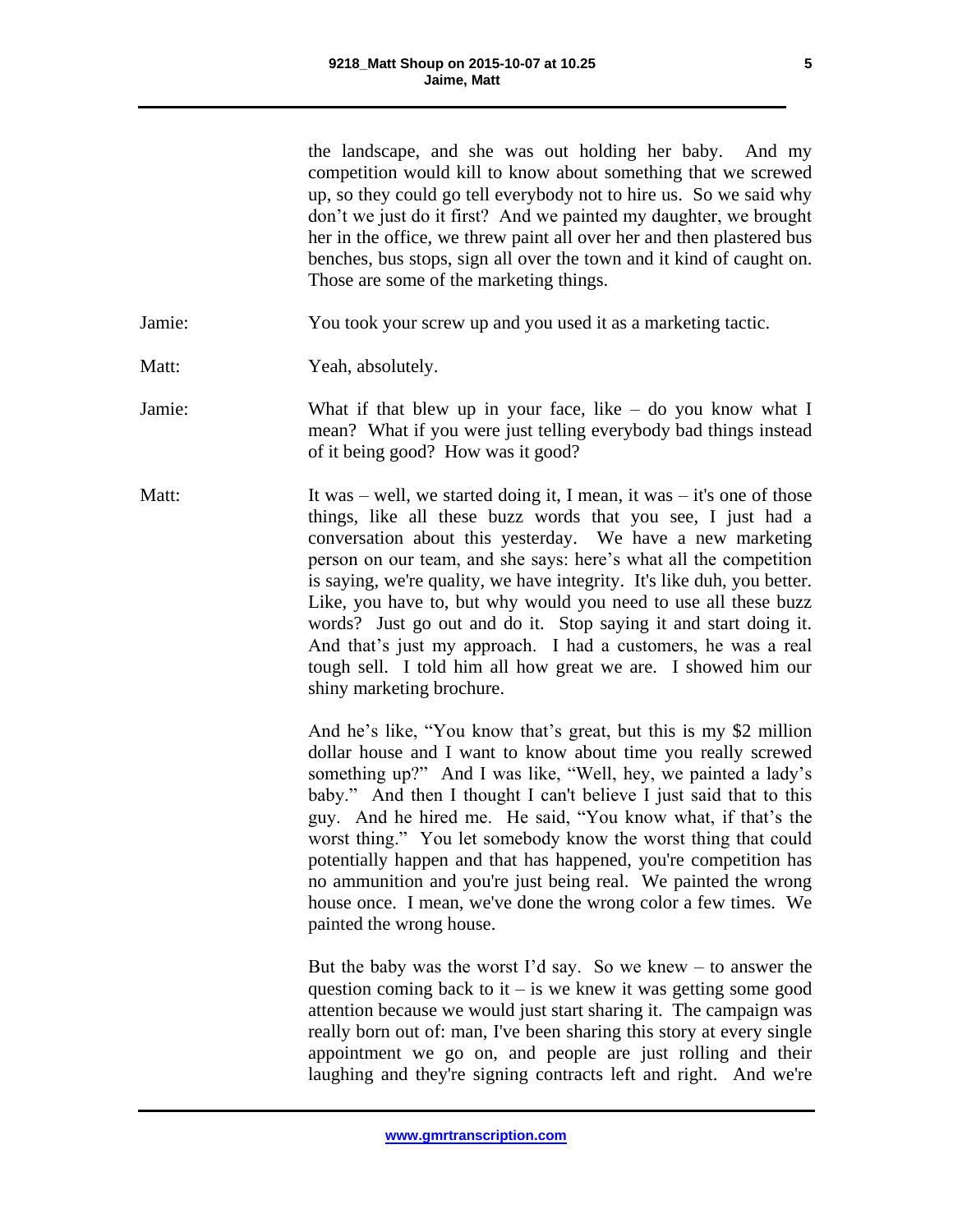getting away from telling everybody how great we are. And say here – that doesn't matter. It doesn't matter how great you are, when something screws up you're gonna show your character and how you handle things when something is on the line.

Jamie: I love though that you tested it a little bit ahead of time instead of just sort of going out and telling people, that is very important.

Matt: Yes.

Jamie: What's the system that you use for marketing? Because I feel when I talk to people in general, and I know you do coaching and stuff like that now, people especially in the marketing space, it takes time to test things, analyze them, look at the data, see what's working, keep doing more. And then that changes sometimes, so what systems do you use in order to really crack that and make the best decisions marketing wise.

Matt: Awesome question. I've always been a numbers guy and a math guy, so from the very beginning we've evolved into having a pretty cool CRM that we built that tracks where everything comes from. I'd ask if you if you call: where did you hear about us? And it went from door knocking and sign spinning to building that client base, and then word of mouth. And again, like the urinal cakes we crossed that off the list because those didn't work. We just listened to these phone calls. We were using spreadsheets as a way to just track everything. Here's how much pure profit came in from this much revenue.

> And really, where we're at now is we get about 45 to 50 percent of the business from word of mouth, which that wasn't the case at the beginning. And it does take time. And you got to just – you got to be willing to try things. One thing I share is when I started I had a lot more time to invest than money, so I was door knocking. I was face to face. I was hanging out on the Home Depot, just up and down the paint aisle pretending to look for something, and then just talking to somebody. Hey, you know, you should get this paint, not that paint. Oh, by the way do you have a painter? So those things worked.

> And then I was running out of time, but we had more financial resources. And I think that's the case in a lot of grassroots and startups is you just got to go, and got to just bang and hit the street. You might be kind of tight on the money, but then when you get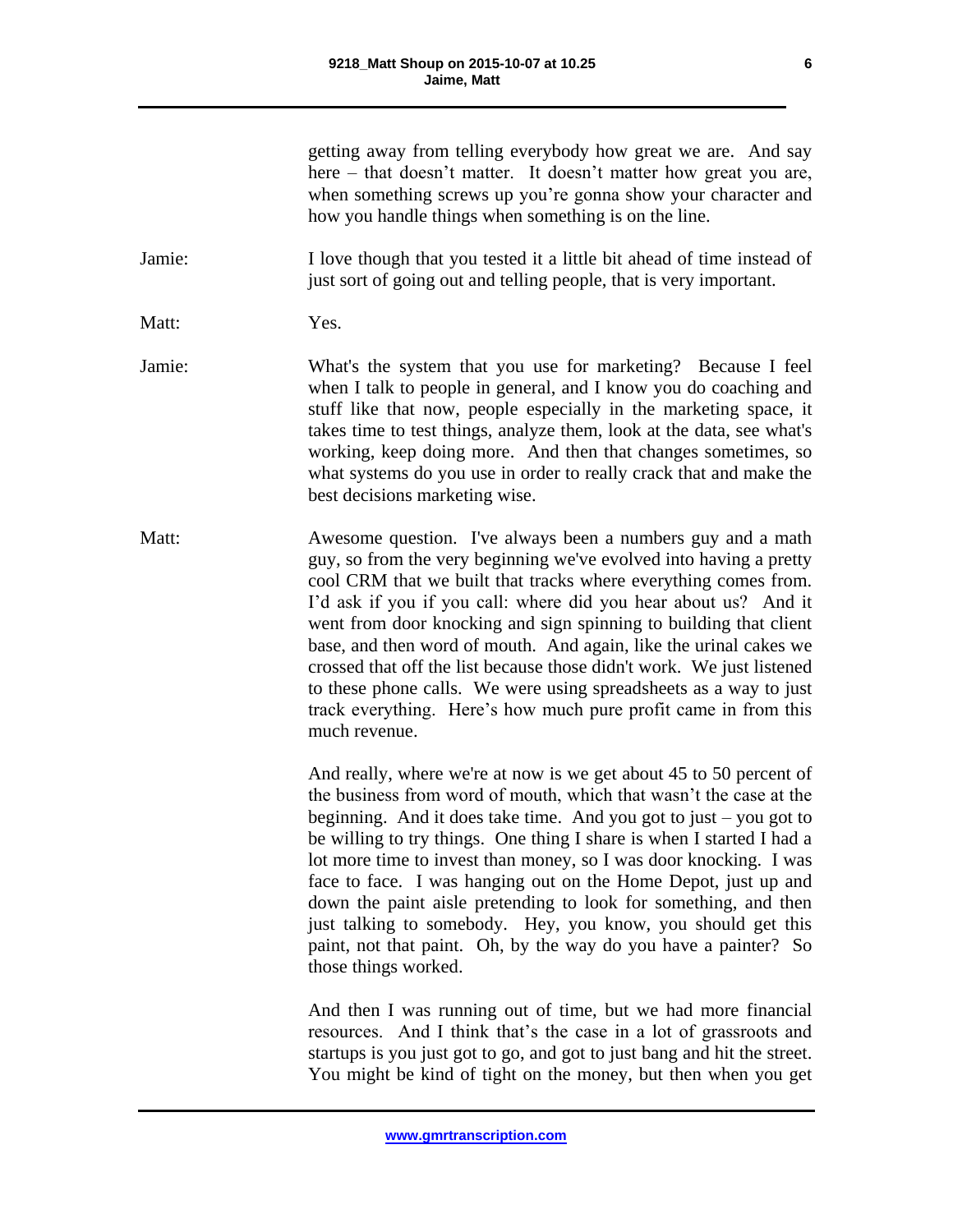**7**

some don't be afraid to try a little here, try a little there, and track it.

Jamie: Well, talk about this, because we were talking about this a little bit beforehand with leverage. Because you're right at the beginning it's like you're working all hours, you're trying to figure out what works. You're being the guy knocking and everybody is like, "I don't want to do this." Especially online, they're like; "I don't want to call people on the phone." Or I don't want to do the things that sound difficult or hard. But give me the evolution of like how you went from knocking on people's doors and having people kick you out, to actually having some leverage?

Matt: Yeah, I think it was after – it was about midway through the second year. So about midway through 2006 I was still knocking on doors. And then I said: cool, I'm gonna drop \$10 bucks an hour for Ben the dancer on the corner. And then I started doing that and that worked. So then I hired his friend Cory, and then his friend Matt. And then I started doing some direct mail. The phonebook was still – it was starting to die out, so I did a little bit of that. But it was about 18, maybe 24 months into the business I was able to – I was just busy, I couldn't do everything anymore.

> I needed to start hiring midlevel managers, pay for some of the marketing, and then just testing it, so that's what happened for me, and that's just when I started tracking and testing things.

- Jamie: What was your first like couple hires, of course you had painters at first, but like who was that main person, do you have a customer service, what was the evolution of you, and how many employees do you have now, too?
- Matt: Right now we have between 75 and 90, depending on peak. You know, and I directly manage a leadership team of about eight people that then manage everybody else. When I started it was me, it was Emily. She was my unpaid intern. And then I had one painter that had kind of rolled through with me from the college painting days. And he worked by himself hand brushing houses. His name was Terry. From there I had to hire another paint crew. And we actually scaled up to two paint crews of about two to three people.

I used the analogue of just you have to sift, in this business you have to sift through a lot of the junk, a lot of the crap, to find the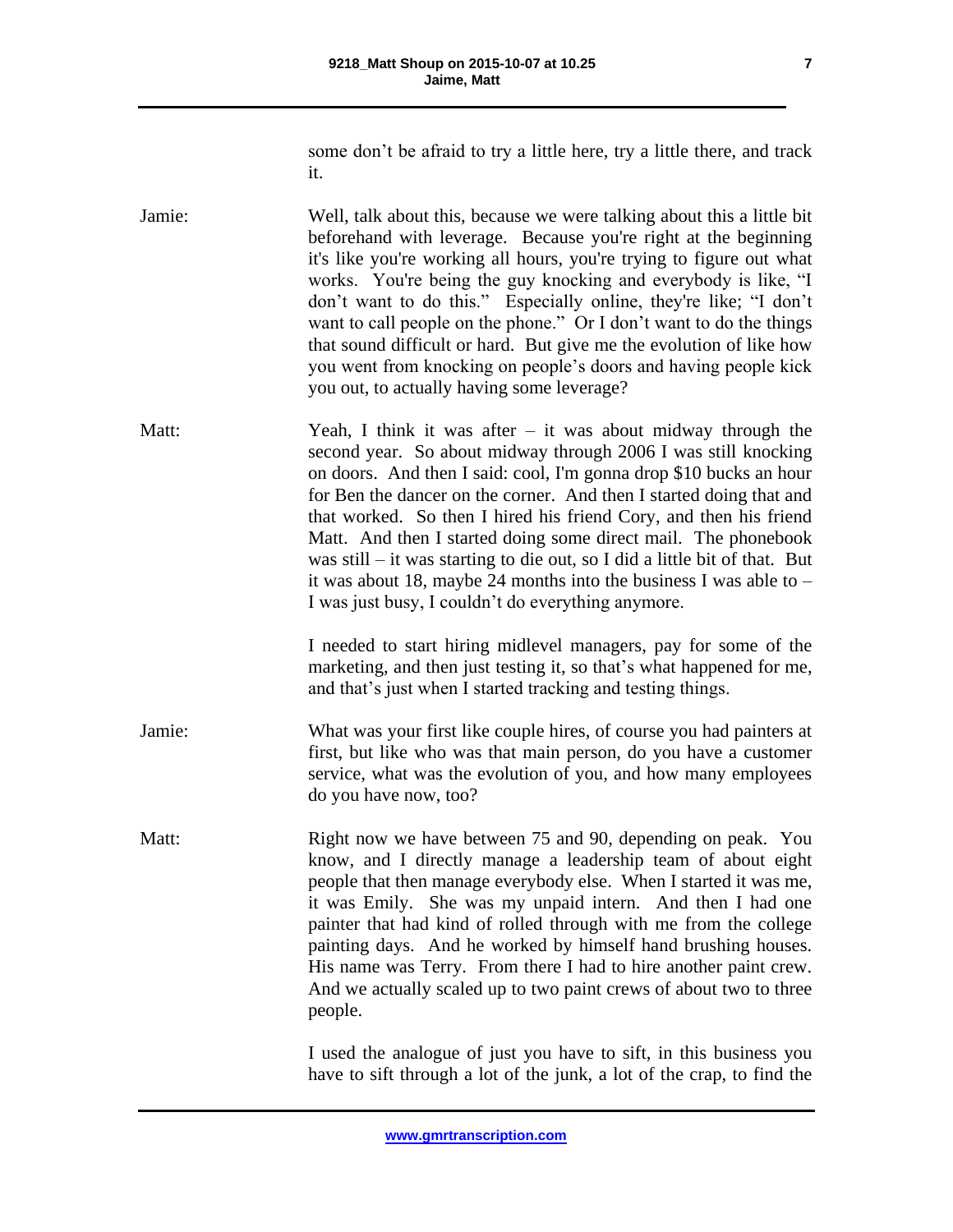golden nuggets. And then when you do, you pay them really well, take good care of them and they'll be loyal. So we did that right away because I can't paint well. But the next person that I hired is – my love is generating leads, meeting with the people, and then sitting down and selling you something. I'm great at that, so I needed to open up more time, so I hired a production manager.

So that was somebody that would oversee the job from scheduling to picking colors, all the way through to a happy customer that's telling somebody about us. So like that was my first official big hire.

Jamie: That makes perfect sense too, especially because if you're really great at sales, you need to continue on the sales side just in general.

Matt: **Yes.** 

Jamie: How did you find the golden nuggets, because that's what everybody wants, and hiring people is tough sometimes?

Matt: Yeah. I wasted a lot of time. In terms of hiring and recruiting, the best piece of advice I could give, as I think in any business, you know, we were talking about some hiring firing and decisions you may have had to make, but you're gonna get a lot of applicants. It's that funnel, you put out an add, a post, whatever it is. And in painting, my typical interview day was going to Starbucks and setup eight interviews every hour. So I'm there from 8:00 to 4:00. I'm getting like super jacked up on coffee. Half the guys show up, the other half of the half show up late.

> So I spend all day to find one person, two people, bring them out on the job site, to maybe find one that's even gonna hang for like a month. So I started doing a group interview process, where I said: hey, Thursday at 2:00 we're all meeting here. And I would setup systems for them to fail or select themselves out of what I needed. So if I need you to be on time and confirm an appointment, I would ask you in an email before that: hey, confirm on Wednesday that you're going to be here. And then I would have everybody show up.

> And it's cool when people get in a group scenario; I think you can see a little bit more of their true personality. One on one, I can sell you and tell you whatever I want, you know, in the painting industry kind of thing. So we started doing group interviews and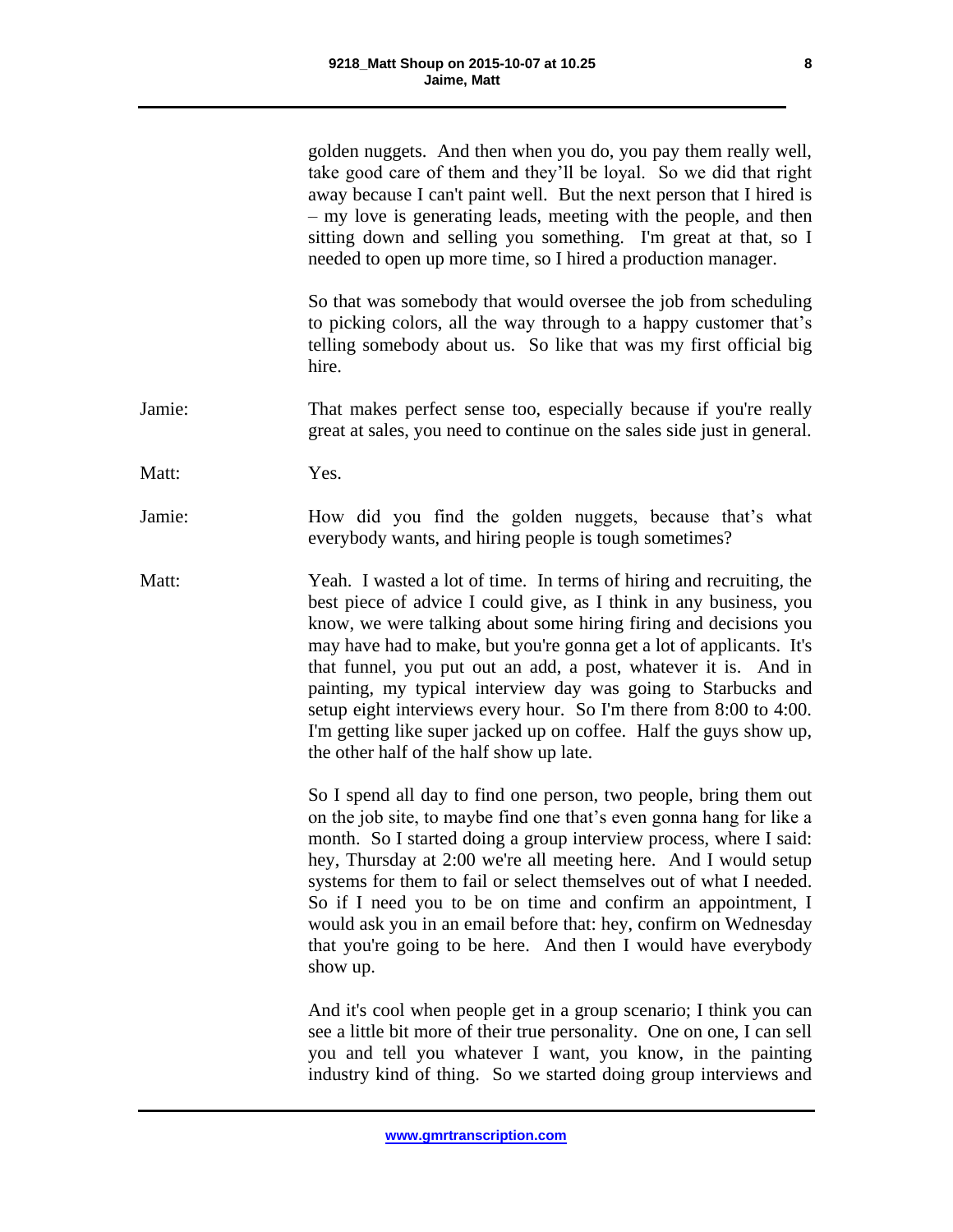| just being very efficient with time and just creating systems to see |
|----------------------------------------------------------------------|
| what these guys and gals were made of, and just be able to give      |
| them 20 opportunities to exit before it actually mattered. So that   |
| gave me more time to do that and we found some really quality        |
| people that way.                                                     |

Jamie: That's so smart setting up the system, so that way you're not wasting your time and theirs.

Matt: Yeah.

- Jamie: And you don't have to feel bad about going: oh, you're great, and then, oh wait, they didn't do this. Because that's what tends to happen, you hire someone and you're like: oh, they seem like they're pretty good. And then you maybe do a contract with them or something, and then you're like: oh, well, then. Do you know what I mean?
- Matt: Yeah.

Jamie: And you feel like it's just a huge waste of time.

Matt: Yeah, it's interesting. And then another key things is when you feel like you've got somebody that's gonna work is, I run behavior and personality profiles on them. It shows here's the iceberg in the water. Here's the part of the iceberg you can see how they're going to respond to people and problems and your systems. You know, here's the stuff that drives it from beneath the surface. So when I started learning about that and using that, I could really plug somebody in knowing say a production manager needs to have A, B, and C, as a style, as a behavior pattern, and this person doesn't have that.

> That's great that you're nice, that's great that you like the position, but it's just not a fit. So that was another huge thing that we did in the early years and continue to do every day, still to this day.

Jamie: How do you know though, because everybody messes up? So like I'll have a client, you know, their first hire, and then they're like: I don't know, then they did this, and then they did this. So there's – especially when they're new, like things just come up. How do you know when you're like: man, this is it? I'm going to pay them well, they're my main person, versus not?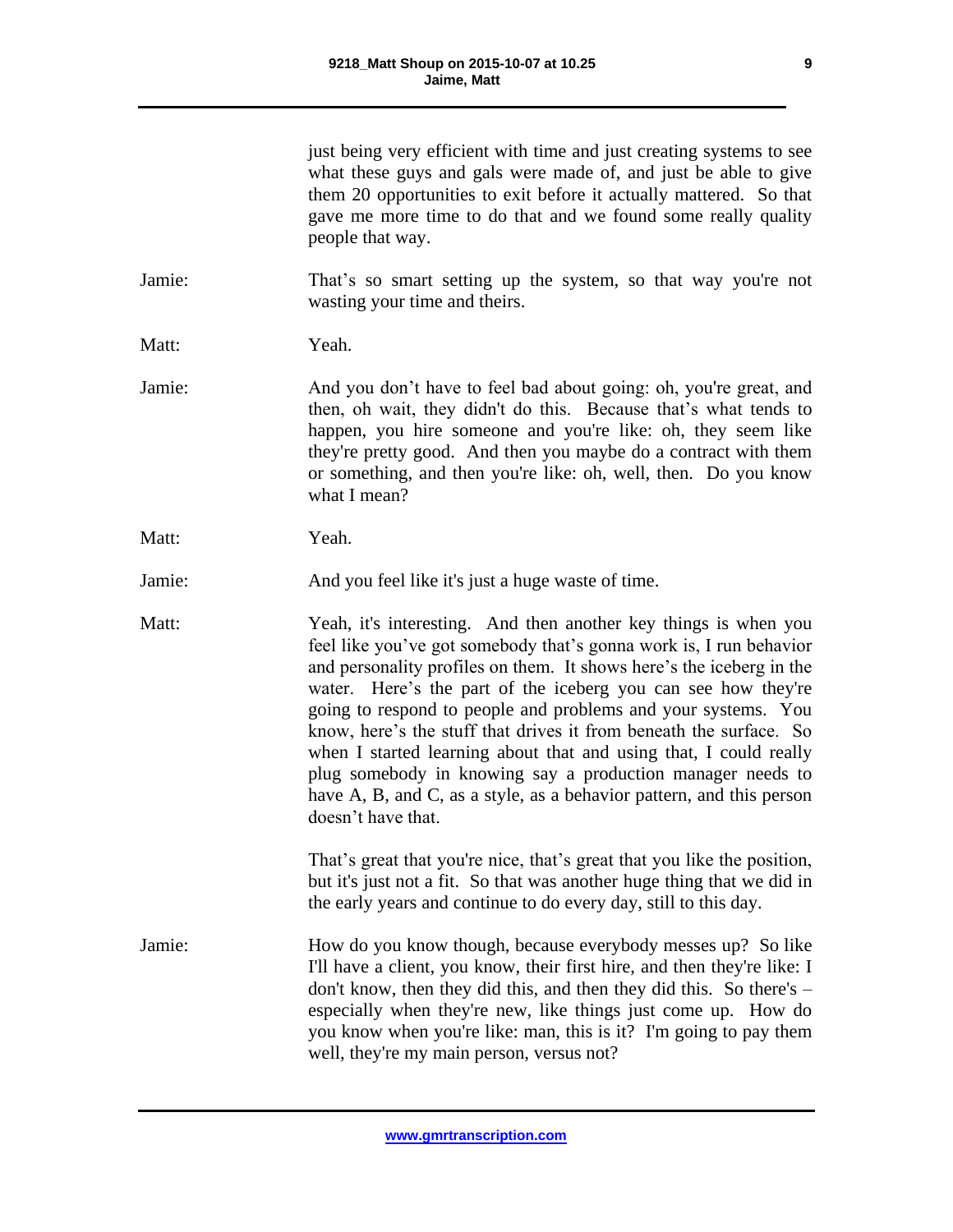Matt: I think an initial passion about the job and the culture and the community that they're joining into. I'm not huge in the first, second, even third of meeting of saying here's your job description, here's what it pays. And they're asking me what is the job description, what does it pay? They gave me their resume and I kind of throw it aside, and they look at me. Like, you're not gonna give me a bad resume, but for me just that personal connection, I share the vision of the company. I said here's where I came from, I'm dead broke.

> A year and a half later I'm broke even, and then a couple years later is when you called me and we talked about doing this interview, like maybe six years ago. And so I'm just sharing the vision of we want to grow. We want to give back to the community and serve. How do you feel about that? I mean, because if you get into you're going to paint blue trim on this house tomorrow and it pays \$13 an hour, versus we're here to make an impact in the community and give back and serve people, and paint people's homes for free that need it that can't afford it.

> And you get that connection, you see them get excited. I'd rather have that all day long and then train on the technical job description, assuming there is a personality fit. And that I think is what made a difference. I'm sitting next to the other painter literally three chairs down, and here's comes a painter, here comes another guy late, you know, it's \$12 an hour, and they're fighting about dollar and hour. So that's one of the unique things that we've done and it really works for us.

- Jamie: What I think is hilarious though is thinking about your wife and bringing her on the team. Because I've worked with a lot of married couples, and so tell me about what that was like, because that starts to be a sticky situation. And even if you have her run the first nine profiles and stuff, what did that look like and what advice do you have for people?
- Matt: My advice is at least my experience this is just my experiences. I think let your marriage be your marriage and let your work be your work. And when you start combing those things, I mean, I remember when we have the office phone there was a caller ID on the television. So we're watching our favorite episode of whatever, and then you see so and so customer called that, that was frustrating. The married dynamic, I'm a very – I attack and approach problems.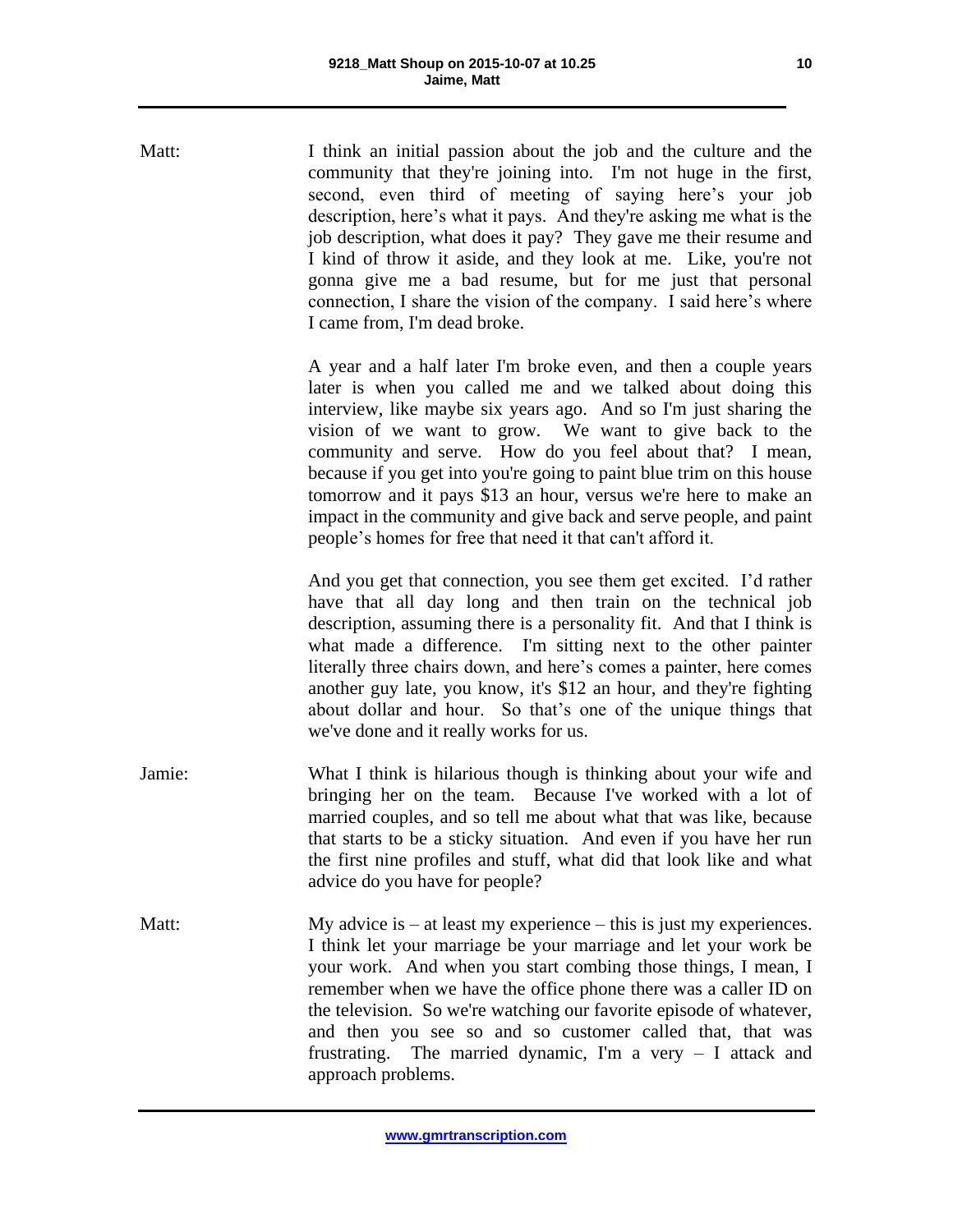I'm a people person. I'm very limbic, I just go out and I'll jump off the cliff rather I have a parachute or not, and I know that somebody will be there to throw me a parachute, and that's her. She's like: whoa, Matt you need to slowdown. She doesn't like things changed on her very quickly. An example is I'd go out and I'd close business and pull in the money, but I have to sit down and put it in the bank, it's gonna go in the wrong bank account and it's not gonna be balanced.

So we actually balanced each other out very well, but I just think the strain of you are together all day**.** You've got your marriage. We're newlyweds, we've got debt and home and all this stuff going on, talking about a family and children. And then you've got just the office coming in. For us it didn't work. And she was really excited to leave. Her goal has been to be a stay at home mom, and that was awesome the day that she got to do that and bring somebody in to replace her.

Jamie: Okay. So that makes it way different than her going: oh, no, I have to find a job. She like: oh, great I get to stay home. And that sounds like a great transition. I can only imagine what it's like if you're married and you kind of have to have that conversation where she's not happy about – do you know what I mean?

Matt: Yeah.

Jamie: Oh, great we can't work together.

Matt: And there were certain customers, I remember one customer, and I said, "Emily, if I talk to this customer things aren't gonna go well. You're just better suited." And then she goes, "I don't want to talk to her either." So just things like that. And she was around for a lot of the initial frustrations. Painting is a crazy business; we've had crazy things happen. And for me, I look at it and I say its business, for her a lot of stuff is very personal. So, you know, when somebody would steal or blow up a job that really impacted her, and I was just like: okay, you're fired, next. You know, it's done.

> So that I would consider in a relationship too is you can't take business personal. And we had some relationships that were created and then broke apart because of that, and I think that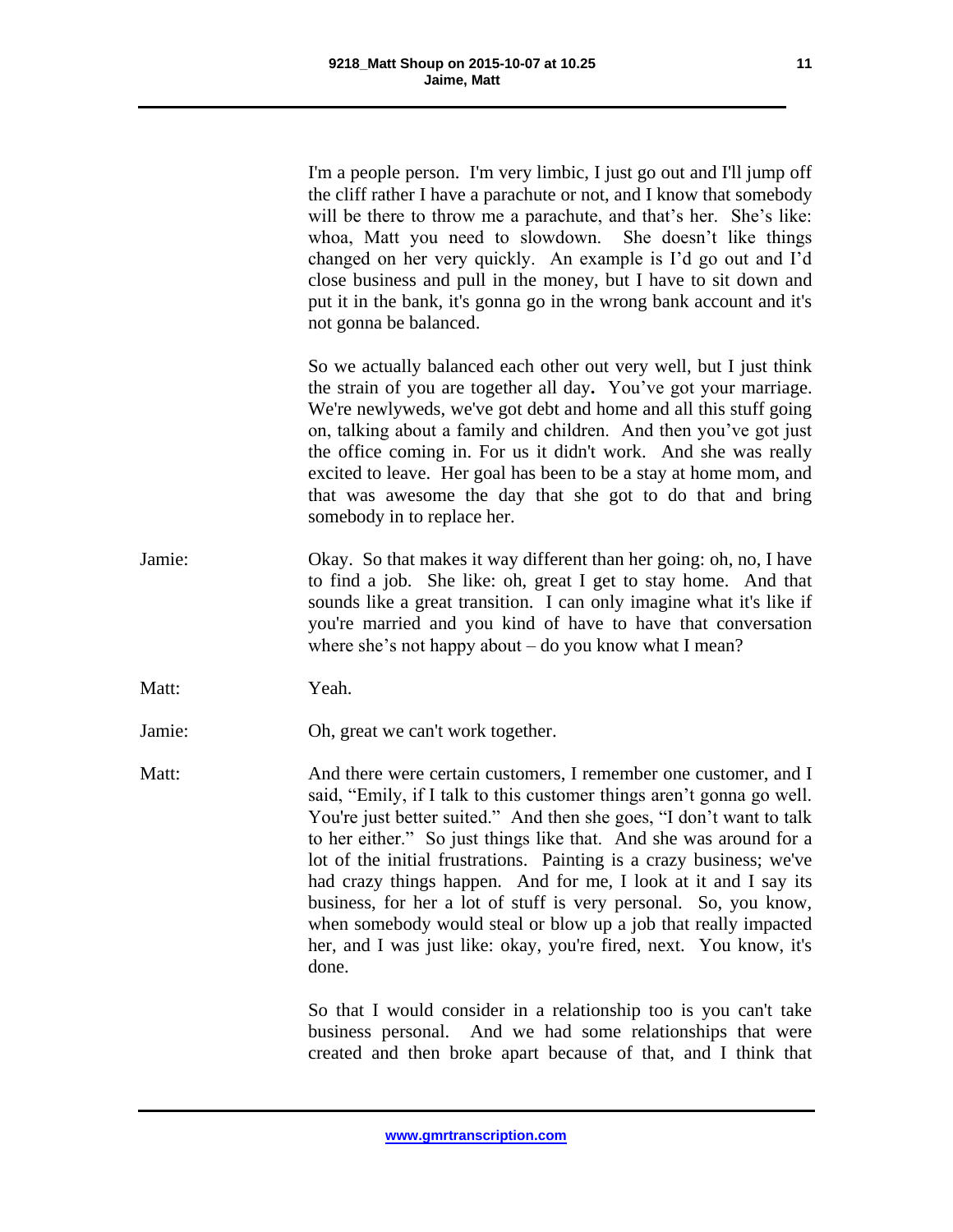impacted her more than it did me, but that's just how she's wired, that's her style.

- Jamie: Let's talk about that for a second because that's something that's hard for people to go: oh, you stole me, you're fired. And we're done. Because especially when you get in it and this is your baby and this is a thing and how could they, and then it starts to  $-$  so how do you do that?
- Matt: How do I fire or deal with that?
- Jamie: How do you deal with issues in business and don't make it into a thing?
- Matt: I remember the first time I had to fire somebody just about anything. And it's always tough, that's not a conversation you want to have. But my style, and especially now, and I've grown and matured a lot, but I'm – you know, I'm gonna – if you're great and you believe in this company, I'm gonna take awesome care of you. I'm gonna give you a better opportunity than anybody else, and this is what I expect. And for me there's a difference between: hey, I made a mistake. My bookkeeper the other day thought she made a \$47,000 deposit, but she didn't.

The checks were just in a little zipper bag somewhere, and its fine. So we're going through and we found it, it was an honest mistake, no big deal. That's not a big deal, but if you're consistently intentionally breaking rules, there's absolutes, like you don't steal from me. If you steal from me, you steal from my family. And again, I'm that very direct style, I don't have a problem saying it, and I'll say it right away and just handle it. But it's tough; it's always a hard conversation. We had to let somebody go. This business you can – there's a stereotype, but it's kind of true, you know, there's a lot of drugging, and the guys that will get in and out of drugs and crime.

We had that happen just a couple of weeks ago and it wasn't pretty, but I said lets handle this, and we did. And it's nothing personal. The guy that we let go was very respectful. But I've also had people get very not respectful and handling that differently. But for me the smile really turns off and it's just straight down to business, but that's my strength, that's what I do.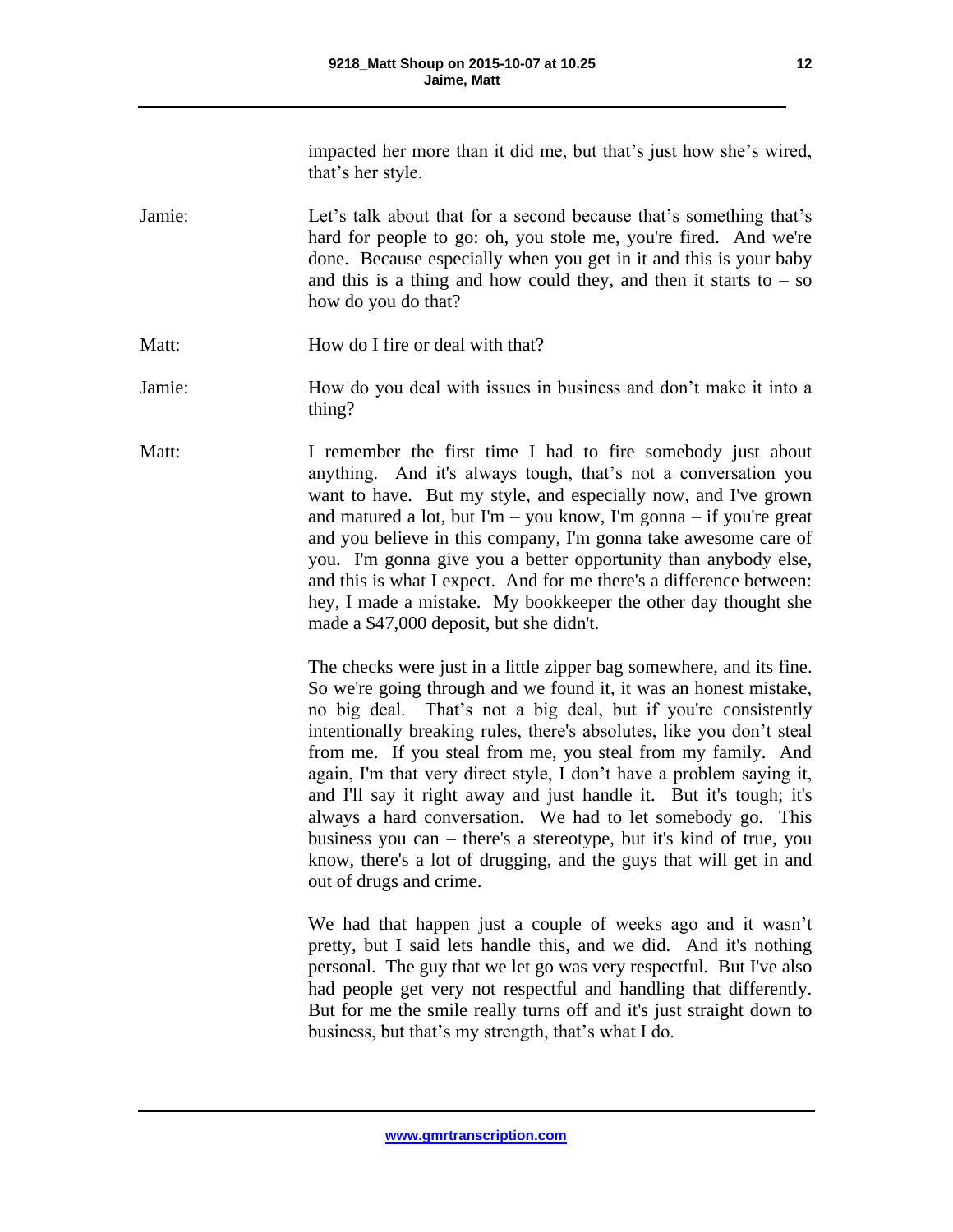| Jamie: | That's a huge strength. What advice do you have for me? I'm a<br>little too nice sometimes, right? So I'm like well – and then I think<br>of their personal situation and I'm like: I don't – do you know what<br>I mean? I feel responsible, they're an employee, you know, that<br>sort of thing, so how do $I$ – give me some tips on how to be mean.                                                                                                                                                                                                                                                                                                                 |
|--------|--------------------------------------------------------------------------------------------------------------------------------------------------------------------------------------------------------------------------------------------------------------------------------------------------------------------------------------------------------------------------------------------------------------------------------------------------------------------------------------------------------------------------------------------------------------------------------------------------------------------------------------------------------------------------|
| Matt:  | So do you have $-$ do you just have that feeling of loyalty and<br>responsibility to the person and you'll always put their needs and<br>their family or their situation before yours?                                                                                                                                                                                                                                                                                                                                                                                                                                                                                   |
| Jamie: | I care a lot.                                                                                                                                                                                                                                                                                                                                                                                                                                                                                                                                                                                                                                                            |
| Matt:  | And that's a good thing. And I think your team members will see<br>that as $- I$ mean, I either hire somebody that has a style that just $- I$<br>you know, the Donald trump style of like you're fired that you can<br>consult with. Hire your alter ego. Or you're just going to approach<br>it differently. I mean, think your style you'd probably fire<br>somebody smiling at them, and they would leave feeling good<br>about it, not even knowing that they just got fired, but they didn't<br>do their job.                                                                                                                                                      |
| Jamie: | I'm always good friends with all the people that $I$ – which I don't<br>know if that's a good or bad thing. My mentor used to tell me just<br>in general, what your business needs is very different than what<br>you think you need. So put your hat on of the business and go<br>what is your business need, and frickin fire them. And I'm just like<br>it's so easy to say and so hard to do. Is it just innate in you?                                                                                                                                                                                                                                              |
| Matt:  | And what I do now especially with the mattshoup.com is I go into<br>companies, and groups, and churches, and married couples, and I<br>profile people and say, you know, you're either – people are wired<br>to either be more about a task and completing something, getting<br>an experience done and completed, some people lean more towards<br>the people and the emotion and the feelings. You have people that<br>are conflict avoiders. I'm not a conflict avoider. If I'm in Walmart<br>and $- I$ saw a guy the other day being mean to like an old lady<br>working at Walmart, so I yelled at him, and I told him about it.<br>And my wife's like I got to go. |
|        | So you just might not naturally have that head right into conflict<br>kind of thing, so you've got $-$ again, out business has grown just<br>because we all stick to what we're good at. I'm good at being<br>direct, making choices, pulling triggers, but then having that<br>balance. I have a guy Kevin on my team and he's phenomenal.                                                                                                                                                                                                                                                                                                                              |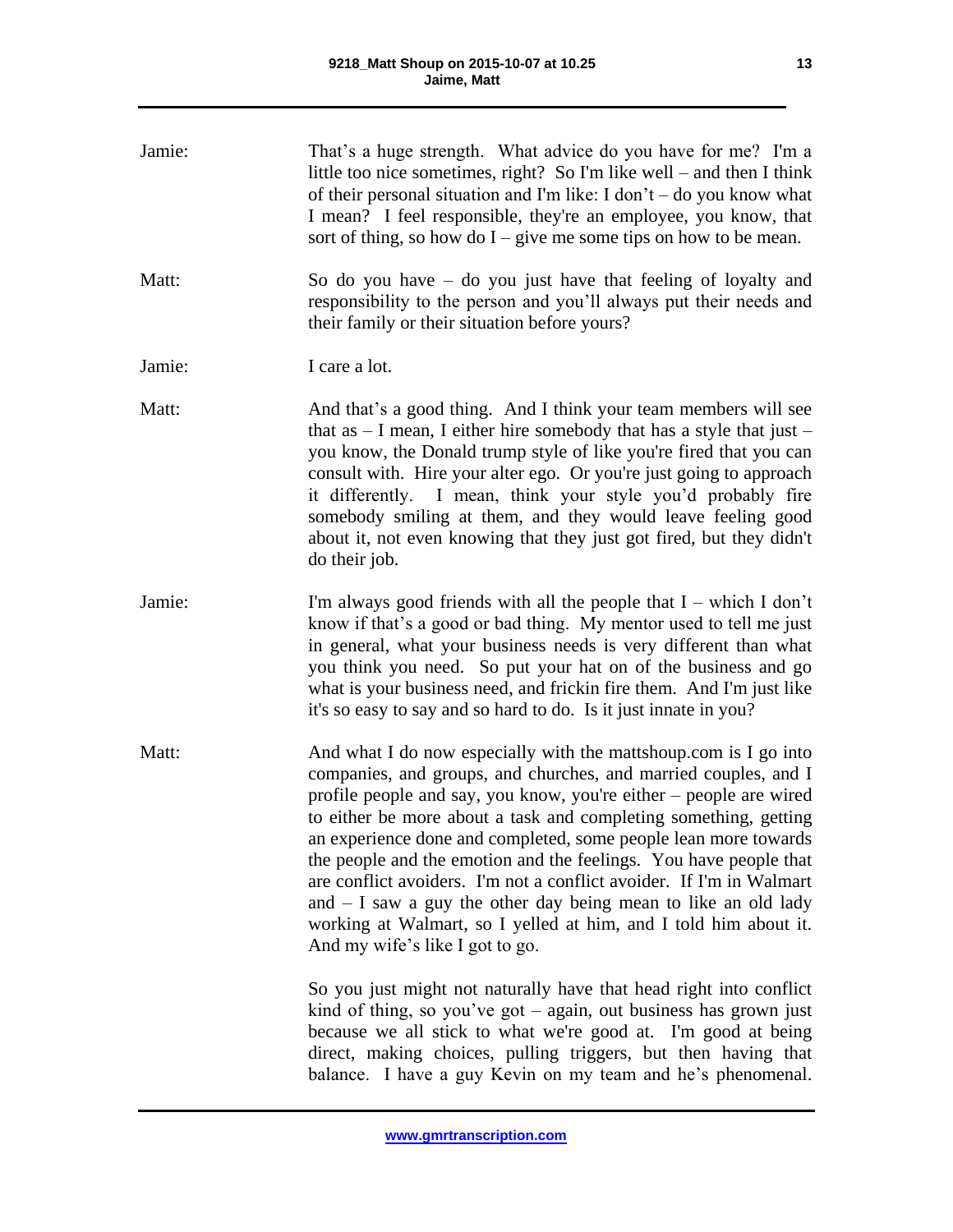|        | We literally are the opposite charts and graphs. So, when I get<br>fired up about something and I'm like fire that guy, or we can't<br>work for this customer, he goes hold on Matt, and he thinks about<br>everybody else.                                                                                                                                                                 |
|--------|---------------------------------------------------------------------------------------------------------------------------------------------------------------------------------------------------------------------------------------------------------------------------------------------------------------------------------------------------------------------------------------------|
|        | He thinks about the long term. And then we usually balance each<br>other out, so that's needed in a business. If you've got a whole<br>bunch of hey, let's go fire everybody styles, you're not gonna have<br>- I mean, you're not gonna have anybody left. That would be me,<br>if there's a bunch of Matts running around I would have fired<br>everybody like three times at some point. |
| Jamie: | So it's the opposite. What's so awesome is you said at the<br>beginning that's sort of what you and your wife did and you found<br>somebody, Kevin, that sort of has that same thing that can sort of<br>fill that role, which is what we need to have both sides.                                                                                                                          |
| Matt:  | Absolutely.                                                                                                                                                                                                                                                                                                                                                                                 |
| Jamie: | I love this. I know we have to start wrapping up, which sucks.                                                                                                                                                                                                                                                                                                                              |
| Matt:  | No.                                                                                                                                                                                                                                                                                                                                                                                         |
| Jamie: | I want to have you back on the show. I know it goes by so quick.                                                                                                                                                                                                                                                                                                                            |
| Matt:  | We'll do like part two, it's totally fine.                                                                                                                                                                                                                                                                                                                                                  |
| Jamie: | We definitely will. And you have to send me the urinal cake story<br>thing.                                                                                                                                                                                                                                                                                                                 |
| Matt:  | I'm gonna find a picture and I literally $-$ I'd have to find a message<br>because it was drunken people at an old Chicago. I hope I can<br>share their name. But it was literally, it's like three in the morning,<br>"Hey, man, I need some paint. I'm peeing on you right now." It<br>was crazy.                                                                                         |
| Jamie: | I love this. Because some people, like we talked about marketing<br>tactics and they're like I don't know. And you're like making urinal<br>cakes to test. I think that's like the best thing ever.                                                                                                                                                                                         |
| Matt:  | Yeah, try it, track it, test it, and you'd be surprised what might<br>work.                                                                                                                                                                                                                                                                                                                 |